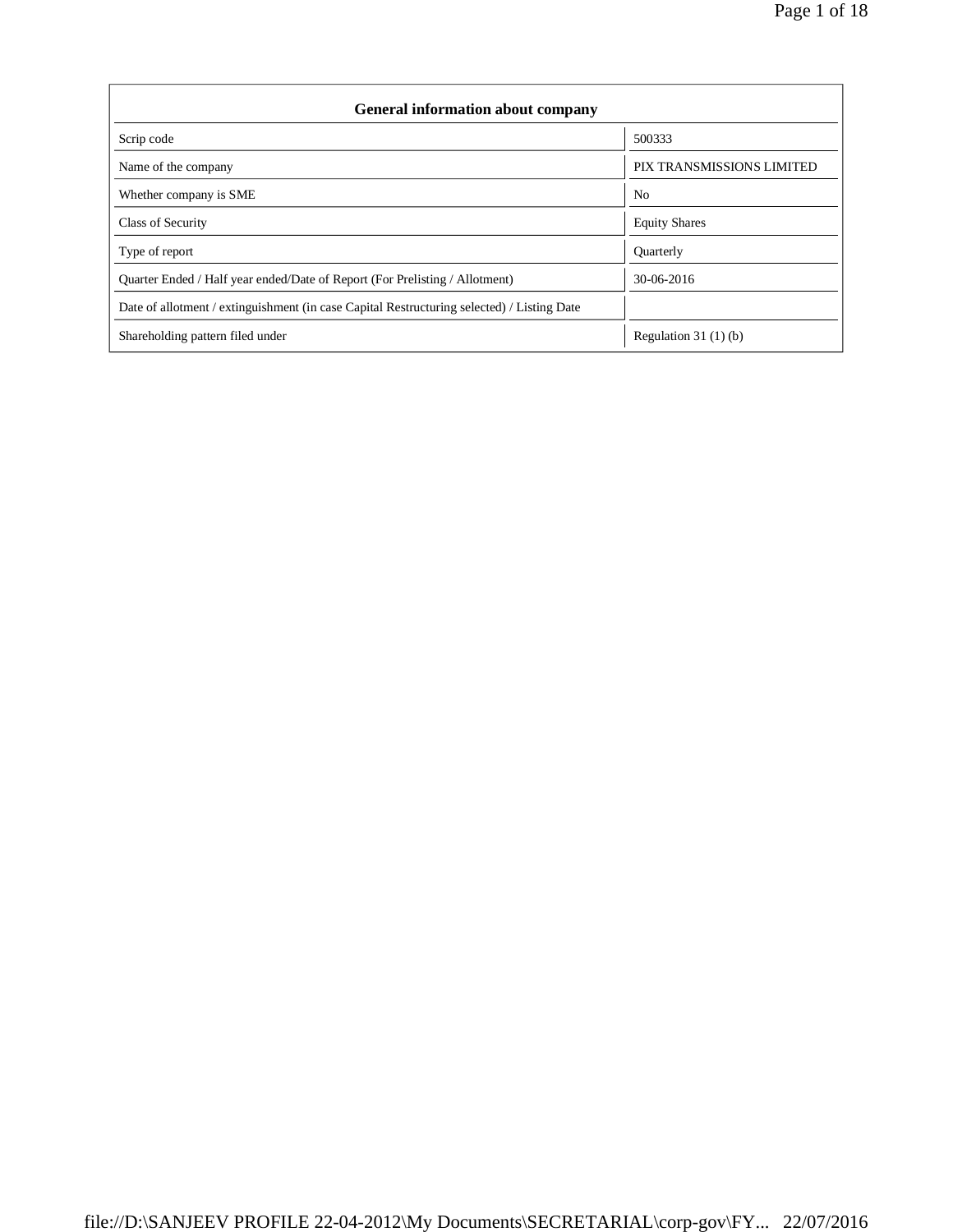| Sr. No. | <b>Particular</b>                                                                      | Yes/No         |
|---------|----------------------------------------------------------------------------------------|----------------|
|         | Whether the Listed Entity has issued any partly paid up shares?                        | N <sub>0</sub> |
|         | Whether the Listed Entity has issued any Convertible Securities?                       | N <sub>0</sub> |
|         | Whether the Listed Entity has issued any Warrants?                                     | N <sub>o</sub> |
|         | Whether the Listed Entity has any shares against which depository receipts are issued? | N <sub>o</sub> |
|         | Whether the Listed Entity has any shares in locked-in?                                 | N <sub>0</sub> |
| 6       | Whether any shares held by promoters are pledge or otherwise encumbered?               | N <sub>0</sub> |
|         | Whether company has equity shares with differential voting rights?                     | N <sub>0</sub> |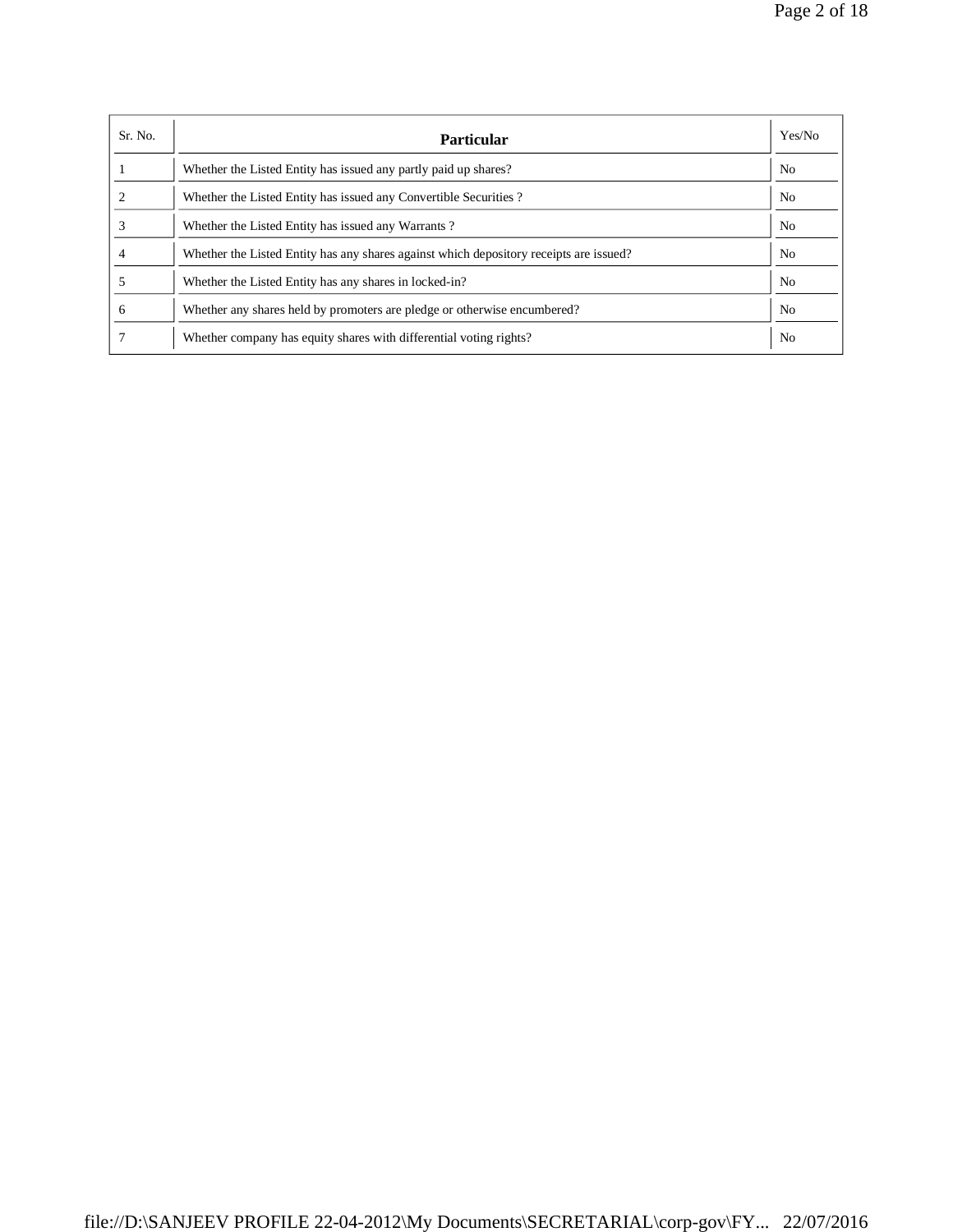|                 |                                           |                         |                         |                                 |                                    |                             | Table I - Summary Statement holding of specified securities |                           |               |                                      |                                 |
|-----------------|-------------------------------------------|-------------------------|-------------------------|---------------------------------|------------------------------------|-----------------------------|-------------------------------------------------------------|---------------------------|---------------|--------------------------------------|---------------------------------|
|                 |                                           |                         | No. of                  | No.<br>Of<br>Partly             | No. Of                             | Total nos.                  | Shareholding<br>as a % of<br>total no. of                   | class of securities (IX)  |               | Number of Voting Rights held in each |                                 |
| Category<br>(I) | Category<br>of<br>shareholder             | Nos. Of<br>shareholders | fully paid<br>up equity | paid-<br>up                     | shares<br>underlying<br>Depository | shares<br>held<br>$(VII) =$ | shares<br>(calculated<br>as per                             | No of Voting (XIV) Rights |               |                                      |                                 |
|                 | (II)                                      | (III)                   | shares<br>held $(IV)$   | equity<br>shares<br>held<br>(V) | Receipts<br>(VI)                   | $(IV)+(V)$<br>$+ (VI)$      | SCRR.<br>1957) (VIII)<br>As a % of<br>$(A+B+C2)$            | Class eg:<br>X            | Class<br>eg:y | Total                                | Total as<br>a % of<br>$(A+B+C)$ |
| (A)             | Promoter<br>&<br>Promoter<br>Group        | 10                      | 8296490                 |                                 |                                    | 8296490                     | 60.89                                                       | 8296490                   |               | 8296490                              | 60.89                           |
| (B)             | Public                                    | 16540                   | 5328710                 |                                 |                                    | 5328710                     | 39.11                                                       | 5328710                   |               | 5328710                              | 39.11                           |
| (C)             | Non<br>Promoter-<br>Non Public            |                         |                         |                                 |                                    |                             |                                                             |                           |               |                                      |                                 |
| (C1)            | <b>Shares</b><br>underlying<br><b>DRs</b> |                         |                         |                                 |                                    |                             |                                                             |                           |               |                                      |                                 |
| (C2)            | Shares held<br>by<br>Employee<br>Trusts   |                         |                         |                                 |                                    |                             |                                                             |                           |               |                                      |                                 |
|                 | Total                                     | 16550                   | 13625200                |                                 |                                    | 13625200                    |                                                             | 13625200                  |               | 13625200                             | 100                             |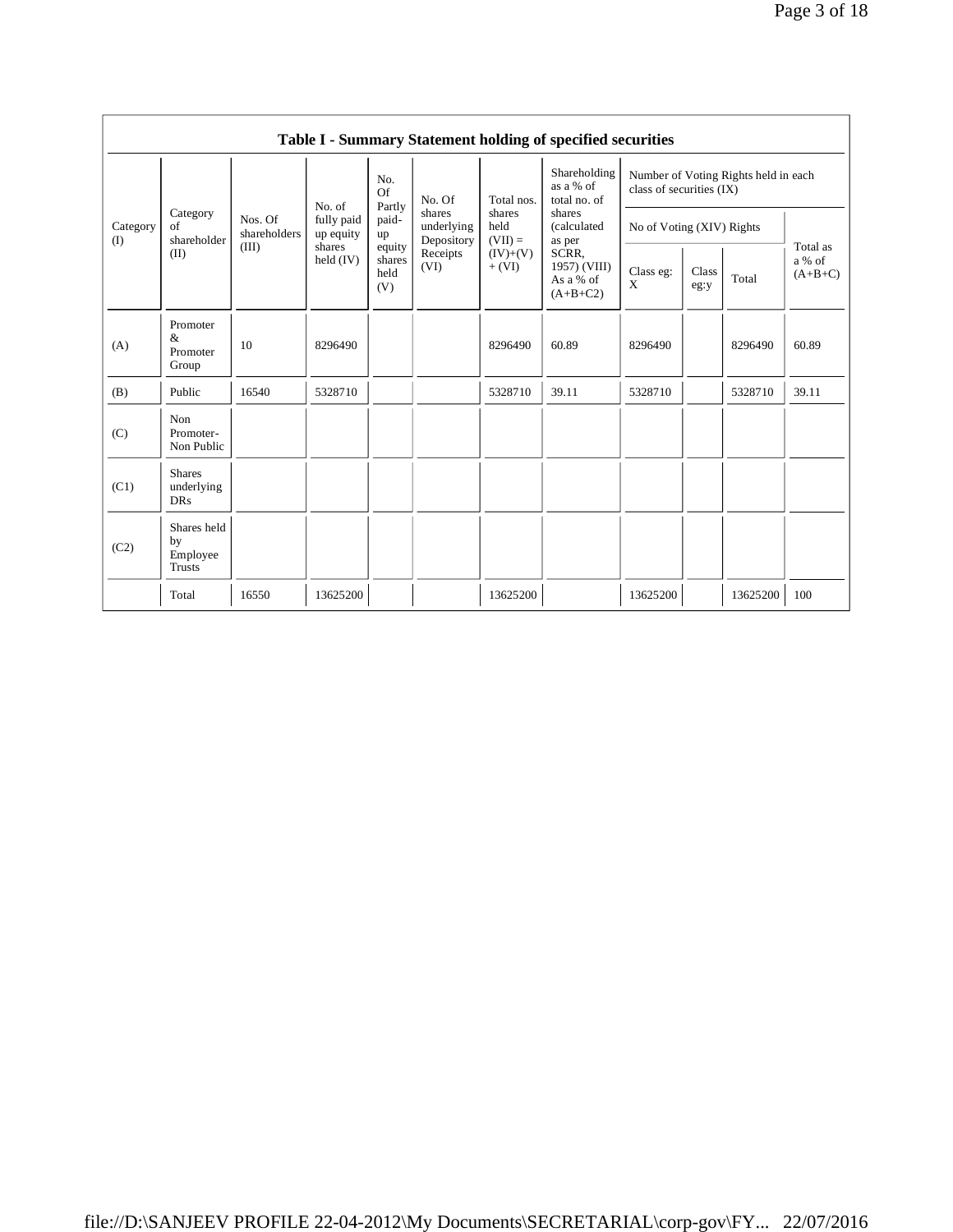|                |                                           |                                                 |                                       |                                                                | Table I - Summary Statement holding of specified securities                                    |                                          |                                                         |                                                                               |                                                  |                                       |
|----------------|-------------------------------------------|-------------------------------------------------|---------------------------------------|----------------------------------------------------------------|------------------------------------------------------------------------------------------------|------------------------------------------|---------------------------------------------------------|-------------------------------------------------------------------------------|--------------------------------------------------|---------------------------------------|
| Category<br>of | Category                                  | No. Of<br><b>Shares</b><br>Underlying           | No. of<br><b>Shares</b><br>Underlying | No. Of<br><b>Shares</b><br>Underlying<br>Outstanding           | Shareholding,<br>as a %<br>assuming full<br>conversion of<br>convertible<br>securities (as a   | Number of<br>Locked in<br>shares $(XII)$ |                                                         | Number of<br><b>Shares</b><br>pledged or<br>otherwise<br>encumbered<br>(XIII) |                                                  | Number of<br>equity shares<br>held in |
| (I)            | shareholder<br>(II)                       | Outstanding<br>convertible<br>securities<br>(X) | Outstanding<br>Warrants<br>$(X_i)$    | convertible<br>securities<br>and No. Of<br>Warrants<br>(Xi)(a) | percentage of<br>diluted share<br>capital) $(XI)=$<br>$(VII)+(X)$ As a<br>$%$ of<br>$(A+B+C2)$ | No.<br>(a)                               | As a<br>$%$ of<br>total<br><b>Shares</b><br>held<br>(b) | No.<br>(a)                                                                    | As a<br>$%$ of<br>total<br>Shares<br>held<br>(b) | dematerialized<br>form $(XIV)$        |
| (A)            | Promoter<br>&<br>Promoter<br>Group        |                                                 |                                       |                                                                | 60.89                                                                                          |                                          |                                                         |                                                                               |                                                  | 8096060                               |
| (B)            | Public                                    |                                                 |                                       |                                                                | 39.11                                                                                          |                                          |                                                         |                                                                               |                                                  | 4197800                               |
| (C)            | Non<br>Promoter-<br>Non Public            |                                                 |                                       |                                                                |                                                                                                |                                          |                                                         |                                                                               |                                                  |                                       |
| (C1)           | <b>Shares</b><br>underlying<br><b>DRs</b> |                                                 |                                       |                                                                |                                                                                                |                                          |                                                         |                                                                               |                                                  |                                       |
| (C2)           | Shares held<br>by<br>Employee<br>Trusts   |                                                 |                                       |                                                                |                                                                                                |                                          |                                                         |                                                                               |                                                  |                                       |
|                | Total                                     |                                                 |                                       |                                                                |                                                                                                |                                          |                                                         |                                                                               |                                                  | 12293860                              |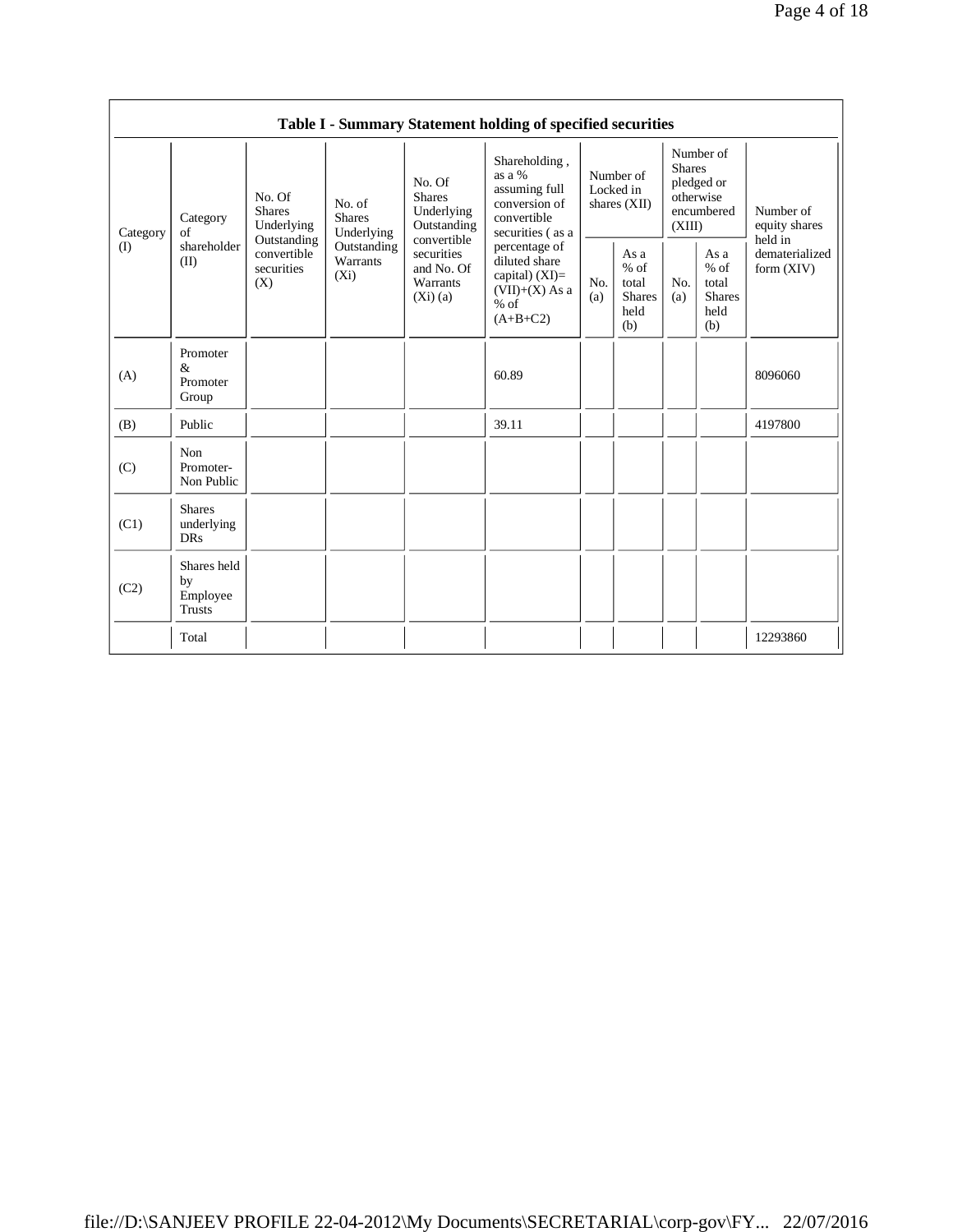|                                                                                                | Table II - Statement showing shareholding pattern of the Promoter and Promoter Group                                |                         |                         |                                 |                                    |                             |                                                  |                           |               |                                      |                                 |
|------------------------------------------------------------------------------------------------|---------------------------------------------------------------------------------------------------------------------|-------------------------|-------------------------|---------------------------------|------------------------------------|-----------------------------|--------------------------------------------------|---------------------------|---------------|--------------------------------------|---------------------------------|
|                                                                                                |                                                                                                                     |                         | No. of                  | No.<br><b>Of</b><br>Partly      | No. Of                             | Total nos.                  | Shareholding<br>as a % of<br>total no. of        | class of securities (IX)  |               | Number of Voting Rights held in each |                                 |
| Sr.                                                                                            | Category &<br>Name of the                                                                                           | Nos. Of<br>shareholders | fully paid<br>up equity | paid-<br>up                     | shares<br>underlying<br>Depository | shares<br>held<br>$(VII) =$ | shares<br>(calculated<br>as per                  | No of Voting (XIV) Rights |               |                                      | Total<br>as a %                 |
|                                                                                                | Shareholders (I)                                                                                                    | (III)                   | shares<br>held $(IV)$   | equity<br>shares<br>held<br>(V) | Receipts<br>(VI)                   | $(IV)+(V)$<br>$+ (VI)$      | SCRR,<br>1957) (VIII)<br>As a % of<br>$(A+B+C2)$ | Class eg:<br>X            | Class<br>eg:y | Total                                | of<br>Total<br>Voting<br>rights |
| A                                                                                              | Table II - Statement showing shareholding pattern of the Promoter and Promoter Group                                |                         |                         |                                 |                                    |                             |                                                  |                           |               |                                      |                                 |
| (1)                                                                                            | Indian                                                                                                              |                         |                         |                                 |                                    |                             |                                                  |                           |               |                                      |                                 |
| (a)                                                                                            | Individuals/Hindu<br>undivided Family                                                                               | 10                      | 8296490                 |                                 |                                    | 8296490                     | 60.89                                            | 8296490                   |               | 8296490                              | 60.89                           |
| Sub-Total<br>(A)(1)                                                                            |                                                                                                                     | 10                      | 8296490                 |                                 |                                    | 8296490                     | 60.89                                            | 8296490                   |               | 8296490                              | 60.89                           |
| (2)                                                                                            | Foreign                                                                                                             |                         |                         |                                 |                                    |                             |                                                  |                           |               |                                      |                                 |
| Total<br>Shareholding<br>of Promoter<br>and<br>Promoter<br>Group $(A)=$<br>$(A)(1)+(A)$<br>(2) |                                                                                                                     | 10                      | 8296490                 |                                 |                                    | 8296490                     | 60.89                                            | 8296490                   |               | 8296490                              | 60.89                           |
| B                                                                                              | Table III - Statement showing shareholding pattern of the Public shareholder                                        |                         |                         |                                 |                                    |                             |                                                  |                           |               |                                      |                                 |
| (1)                                                                                            | Institutions                                                                                                        |                         |                         |                                 |                                    |                             |                                                  |                           |               |                                      |                                 |
| (f)                                                                                            | Financial<br>Institutions/<br><b>Banks</b>                                                                          | 3                       | 2400                    |                                 |                                    | 2400                        | 0.02                                             | 2400                      |               | 2400                                 | 0.02                            |
| Sub-Total<br>(B)(1)                                                                            |                                                                                                                     | 3                       | 2400                    |                                 |                                    | 2400                        | 0.02                                             | 2400                      |               | 2400                                 | 0.02                            |
| (3)                                                                                            | Non-institutions                                                                                                    |                         |                         |                                 |                                    |                             |                                                  |                           |               |                                      |                                 |
| (a(i))                                                                                         | Individuals -<br>i.Individual<br>shareholders<br>holding nominal<br>share capital up<br>to Rs. 2 lakhs.             | 16119                   | 3222132                 |                                 |                                    | 3222132                     | 23.65                                            | 3222132                   |               | 3222132                              | 23.65                           |
| (a(ii))                                                                                        | Individuals - ii.<br>Individual<br>shareholders<br>holding nominal<br>share capital in<br>excess of Rs. 2<br>lakhs. | 17                      | 834892                  |                                 |                                    | 834892                      | 6.13                                             | 834892                    |               | 834892                               | 6.13                            |
| (e)                                                                                            | Any Other<br>(specify)                                                                                              | 401                     | 1269286                 |                                 |                                    | 1269286                     | 9.32                                             | 1269286                   |               | 1269286                              | 9.32                            |
| Sub-Total<br>(B)(3)                                                                            |                                                                                                                     | 16537                   | 5326310                 |                                 |                                    | 5326310                     | 39.09                                            | 5326310                   |               | 5326310                              | 39.09                           |
| <b>Total Public</b><br>Shareholding<br>$(B)=(B)(1)+$<br>$(B)(2)+(B)$<br>(3)<br>$\mathbf{I}$    |                                                                                                                     | 16540                   | 5328710                 |                                 |                                    | 5328710                     | 39.11                                            | 5328710                   |               | 5328710                              | 39.11                           |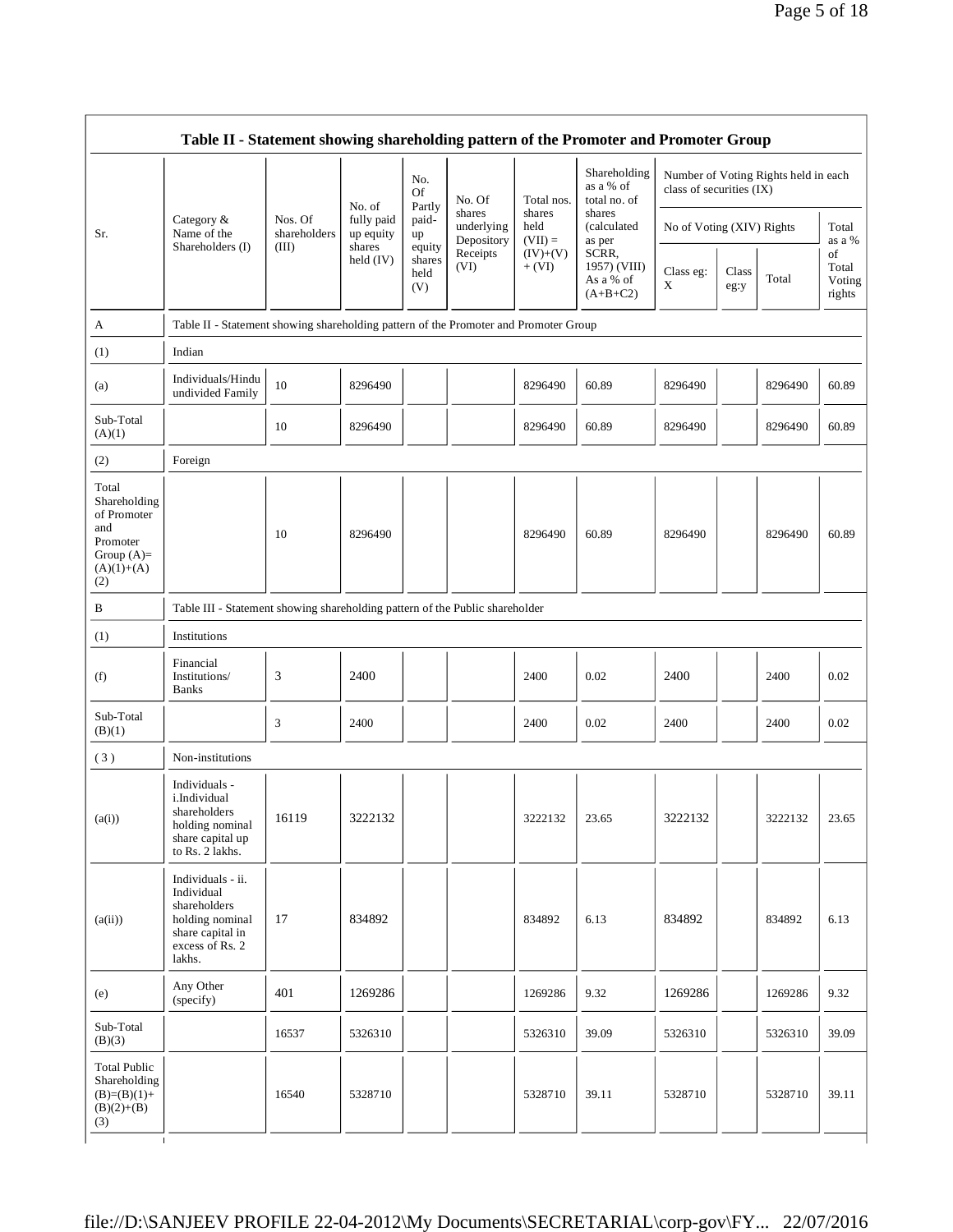| C                   |       | Table IV - Statement showing shareholding pattern of the Non Promoter- Non Public shareholder |          |     |          |          |     |
|---------------------|-------|-----------------------------------------------------------------------------------------------|----------|-----|----------|----------|-----|
| Total<br>$(A+B+C2)$ | 16550 | 13625200                                                                                      | 13625200 | 100 | 13625200 | 13625200 | 100 |
| Total<br>$(A+B+C)$  | 16550 | 13625200                                                                                      | 13625200 |     | 13625200 | 13625200 | 100 |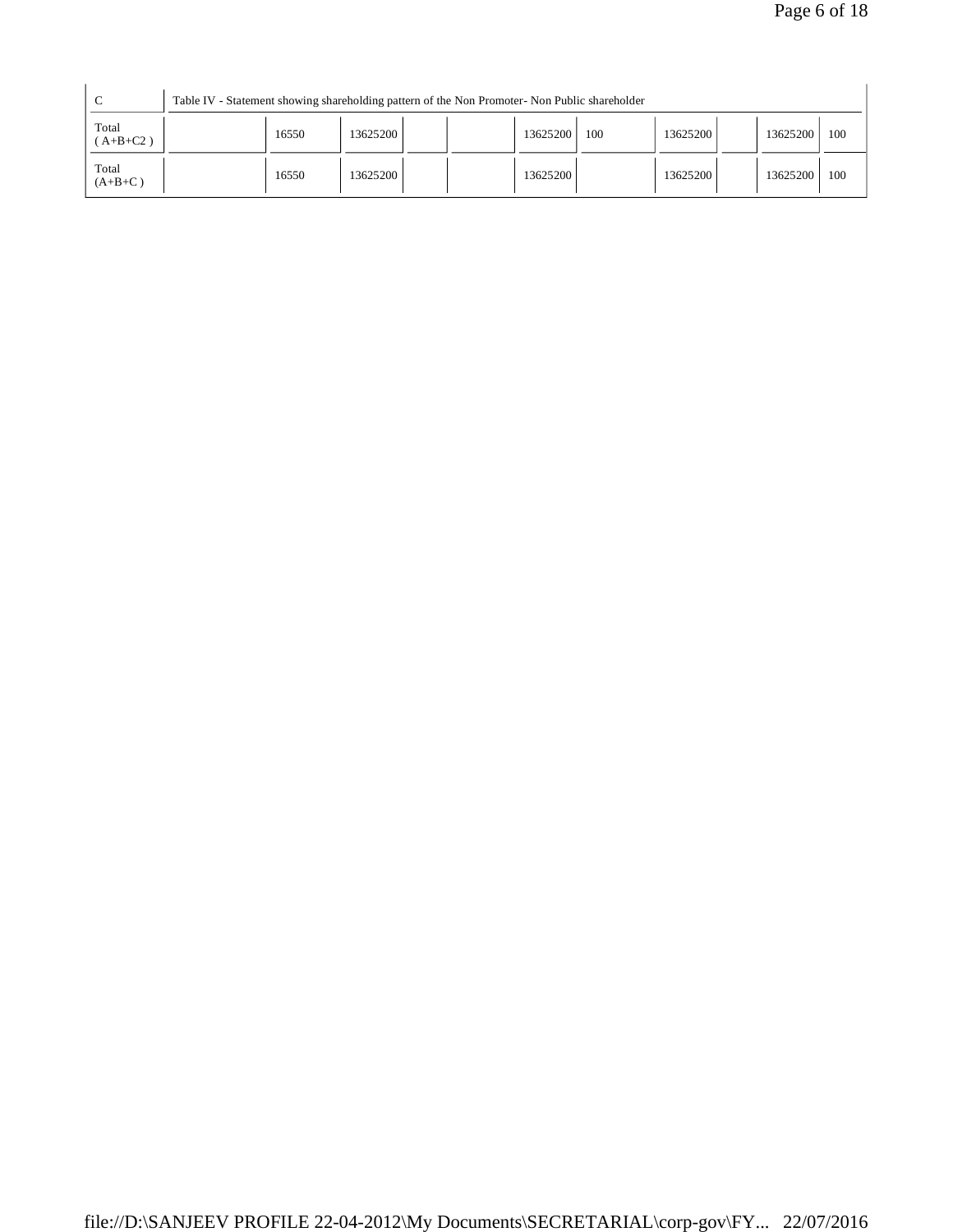|                                                                                         |                                                |                                       |                                                                             | Table II - Statement showing shareholding pattern of the Promoter and Promoter Group                       |                                          |                                                    |                                                                               |                                                    |                                       |
|-----------------------------------------------------------------------------------------|------------------------------------------------|---------------------------------------|-----------------------------------------------------------------------------|------------------------------------------------------------------------------------------------------------|------------------------------------------|----------------------------------------------------|-------------------------------------------------------------------------------|----------------------------------------------------|---------------------------------------|
| Sr.                                                                                     | No. Of<br><b>Shares</b><br>Underlying          | No. of<br><b>Shares</b><br>Underlying | No. Of Shares<br>Underlying<br>Outstanding<br>convertible<br>securities and | Shareholding, as<br>a % assuming full<br>conversion of<br>convertible<br>securities (as a<br>percentage of | Number of<br>Locked in<br>shares $(XII)$ |                                                    | Number of<br><b>Shares</b><br>pledged or<br>otherwise<br>encumbered<br>(XIII) |                                                    | Number of<br>equity shares<br>held in |
|                                                                                         | Outstanding<br>convertible<br>securities $(X)$ | Outstanding<br>Warrants<br>$(X_i)$    | No. Of<br>Warrants (Xi)<br>(a)                                              | diluted share<br>capital) (XI)=<br>$(VII)+(X)$ As a %<br>of $(A+B+C2)$                                     | No.<br>(a)                               | As a %<br>of total<br><b>Shares</b><br>held<br>(b) | No.<br>(a)                                                                    | As a %<br>of total<br><b>Shares</b><br>held<br>(b) | dematerialized<br>form (XIV)          |
| A                                                                                       |                                                |                                       |                                                                             | Table II - Statement showing shareholding pattern of the Promoter and Promoter Group                       |                                          |                                                    |                                                                               |                                                    |                                       |
| (1)                                                                                     | Indian                                         |                                       |                                                                             |                                                                                                            |                                          |                                                    |                                                                               |                                                    |                                       |
| (a)                                                                                     |                                                |                                       |                                                                             | 60.89                                                                                                      |                                          |                                                    |                                                                               |                                                    | 8096060                               |
| Sub-Total (A)<br>(1)                                                                    |                                                |                                       |                                                                             | 60.89                                                                                                      |                                          |                                                    |                                                                               |                                                    | 8096060                               |
| (2)                                                                                     | Foreign                                        |                                       |                                                                             |                                                                                                            |                                          |                                                    |                                                                               |                                                    |                                       |
| Total<br>Shareholding<br>of Promoter<br>and Promoter<br>Group $(A)=$<br>$(A)(1)+(A)(2)$ |                                                |                                       |                                                                             | 60.89                                                                                                      |                                          |                                                    |                                                                               |                                                    | 8096060                               |
| B                                                                                       |                                                |                                       |                                                                             | Table III - Statement showing shareholding pattern of the Public shareholder                               |                                          |                                                    |                                                                               |                                                    |                                       |
| (1)                                                                                     | Institutions                                   |                                       |                                                                             |                                                                                                            |                                          |                                                    |                                                                               |                                                    |                                       |
| (f)                                                                                     |                                                |                                       |                                                                             | 0.02                                                                                                       |                                          |                                                    |                                                                               |                                                    | $\boldsymbol{0}$                      |
| Sub-Total (B)<br>(1)                                                                    |                                                |                                       |                                                                             | 0.02                                                                                                       |                                          |                                                    |                                                                               |                                                    | $\mathbf{0}$                          |
| (3)                                                                                     | Non-institutions                               |                                       |                                                                             |                                                                                                            |                                          |                                                    |                                                                               |                                                    |                                       |
| (a(i))                                                                                  |                                                |                                       |                                                                             | 23.65                                                                                                      |                                          |                                                    |                                                                               |                                                    | 2113397                               |
| (a(ii))                                                                                 |                                                |                                       |                                                                             | 6.13                                                                                                       |                                          |                                                    |                                                                               |                                                    | 834892                                |
| (e)                                                                                     |                                                |                                       |                                                                             | 9.32                                                                                                       |                                          |                                                    |                                                                               |                                                    | 1249511                               |
| Sub-Total (B)<br>(3)                                                                    |                                                |                                       |                                                                             | 39.09                                                                                                      |                                          |                                                    |                                                                               |                                                    | 4197800                               |
| <b>Total Public</b><br>Shareholding<br>$(B)=(B)(1)+$<br>$(B)(2)+(B)(3)$                 |                                                |                                       |                                                                             | 39.11                                                                                                      |                                          |                                                    |                                                                               |                                                    | 4197800                               |
| $\mathsf{C}$                                                                            |                                                |                                       |                                                                             | Table IV - Statement showing shareholding pattern of the Non Promoter- Non Public shareholder              |                                          |                                                    |                                                                               |                                                    |                                       |
| Total<br>$(A+B+C2)$                                                                     |                                                |                                       |                                                                             | 100                                                                                                        |                                          |                                                    |                                                                               |                                                    | 12293860                              |
| Total<br>$(A+B+C)$                                                                      |                                                |                                       |                                                                             |                                                                                                            |                                          |                                                    |                                                                               |                                                    | 12293860                              |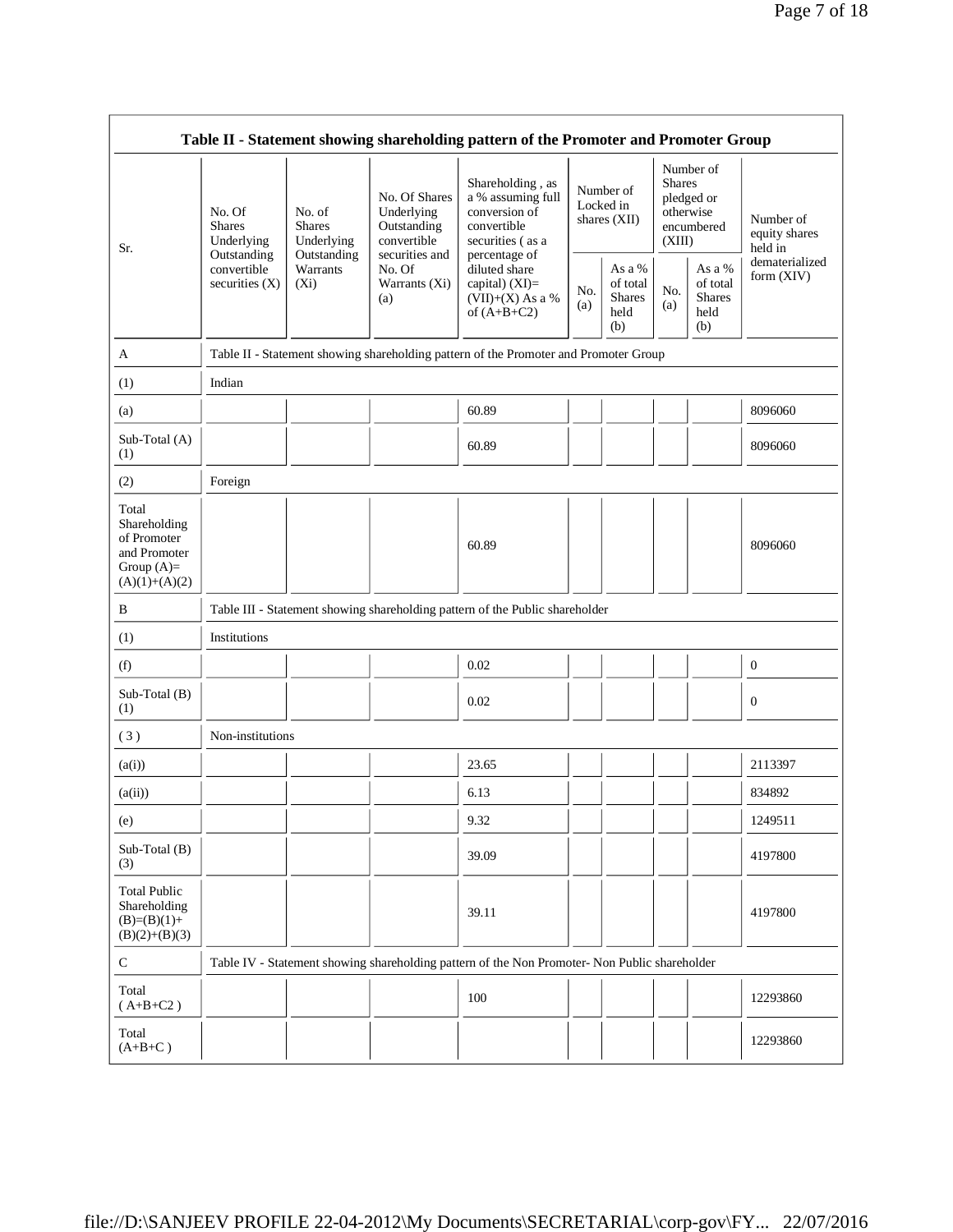|                                                                                                                            |                                         |                                                               | <b>Individuals/Hindu undivided Family</b> |                                 |                               |                                                |                                  |
|----------------------------------------------------------------------------------------------------------------------------|-----------------------------------------|---------------------------------------------------------------|-------------------------------------------|---------------------------------|-------------------------------|------------------------------------------------|----------------------------------|
| Searial No.                                                                                                                | $\mathbf{1}$                            | $\sqrt{2}$                                                    | 3                                         | 4                               | $\sqrt{5}$                    | 6                                              | $\boldsymbol{7}$                 |
| Name of the<br>Shareholders (I)                                                                                            | SONEPAL<br><b>SINGH</b><br><b>SETHI</b> | <b>SINGH</b><br><b>RISHIPAL</b><br><b>SETHI</b>               | AMARPAL<br><b>SINGH</b><br><b>SETHI</b>   | <b>KARANPAL</b><br><b>SETHI</b> | <b>NIRMAL</b><br><b>SETHI</b> | <b>SUKHPAL</b><br><b>SINGH</b><br><b>SETHI</b> | <b>INDERJEET</b><br><b>SETHI</b> |
| $PAN$ (II)                                                                                                                 | AACPS1911J                              | ALGPS6579K                                                    | AACPS1910K                                | AZAPS2423E                      | AAMPS3994B                    | AACPS1909C                                     | AAMPS3995A                       |
| No. of fully paid<br>up equity shares<br>$held$ (IV)                                                                       | 1507208                                 | 1161857                                                       | 1023375                                   | 970805                          | 959212                        | 857145                                         | 843531                           |
| No. Of Partly<br>paid-up equity<br>shares held (V)                                                                         |                                         |                                                               |                                           |                                 |                               |                                                |                                  |
| No. Of shares<br>underlying<br>Depository<br>Receipts (VI)                                                                 |                                         |                                                               |                                           |                                 |                               |                                                |                                  |
| Total nos. shares<br>held $(VII) =$<br>$(IV)+(V)+(VI)$                                                                     | 1507208                                 | 1161857                                                       | 1023375                                   | 970805                          | 959212                        | 857145                                         | 843531                           |
| Shareholding as<br>a % of total no.<br>of shares<br>(calculated as<br>per SCRR,<br>1957) (VIII) As<br>a % of<br>$(A+B+C2)$ | 11.06                                   | 8.53                                                          | 7.51                                      | 7.13                            | 7.04                          | 6.29                                           | 6.19                             |
|                                                                                                                            |                                         | Number of Voting Rights held in each class of securities (IX) |                                           |                                 |                               |                                                |                                  |
| Class eg:X                                                                                                                 | 1507208                                 | 1161857                                                       | 1023375                                   | 970805                          | 959212                        | 857145                                         | 843531                           |
| Class eg:y                                                                                                                 |                                         |                                                               |                                           |                                 |                               |                                                |                                  |
| Total                                                                                                                      | 1507208                                 | 1161857                                                       | 1023375                                   | 970805                          | 959212                        | 857145                                         | 843531                           |
| Total as a % of<br><b>Total Voting</b><br>rights                                                                           | 11.06                                   | 8.53                                                          | 7.51                                      | 7.13                            | 7.04                          | 6.29                                           | 6.19                             |
| No. Of Shares<br>Underlying<br>Outstanding<br>convertible<br>securities $(X)$                                              |                                         |                                                               |                                           |                                 |                               |                                                |                                  |
| No. of Shares<br>Underlying<br>Outstanding<br>Warrants $(X_i)$                                                             |                                         |                                                               |                                           |                                 |                               |                                                |                                  |
| No. Of Shares<br>Underlying<br>Outstanding<br>convertible<br>securities and<br>No. Of Warrants<br>(Xi)(a)                  |                                         |                                                               |                                           |                                 |                               |                                                |                                  |
| Shareholding,<br>as a % assuming<br>full conversion<br>of convertible<br>securities (as a<br>percentage of                 | 11.06                                   | 8.53                                                          | 7.51                                      | 7.13                            | 7.04                          | 6.29                                           | 6.19                             |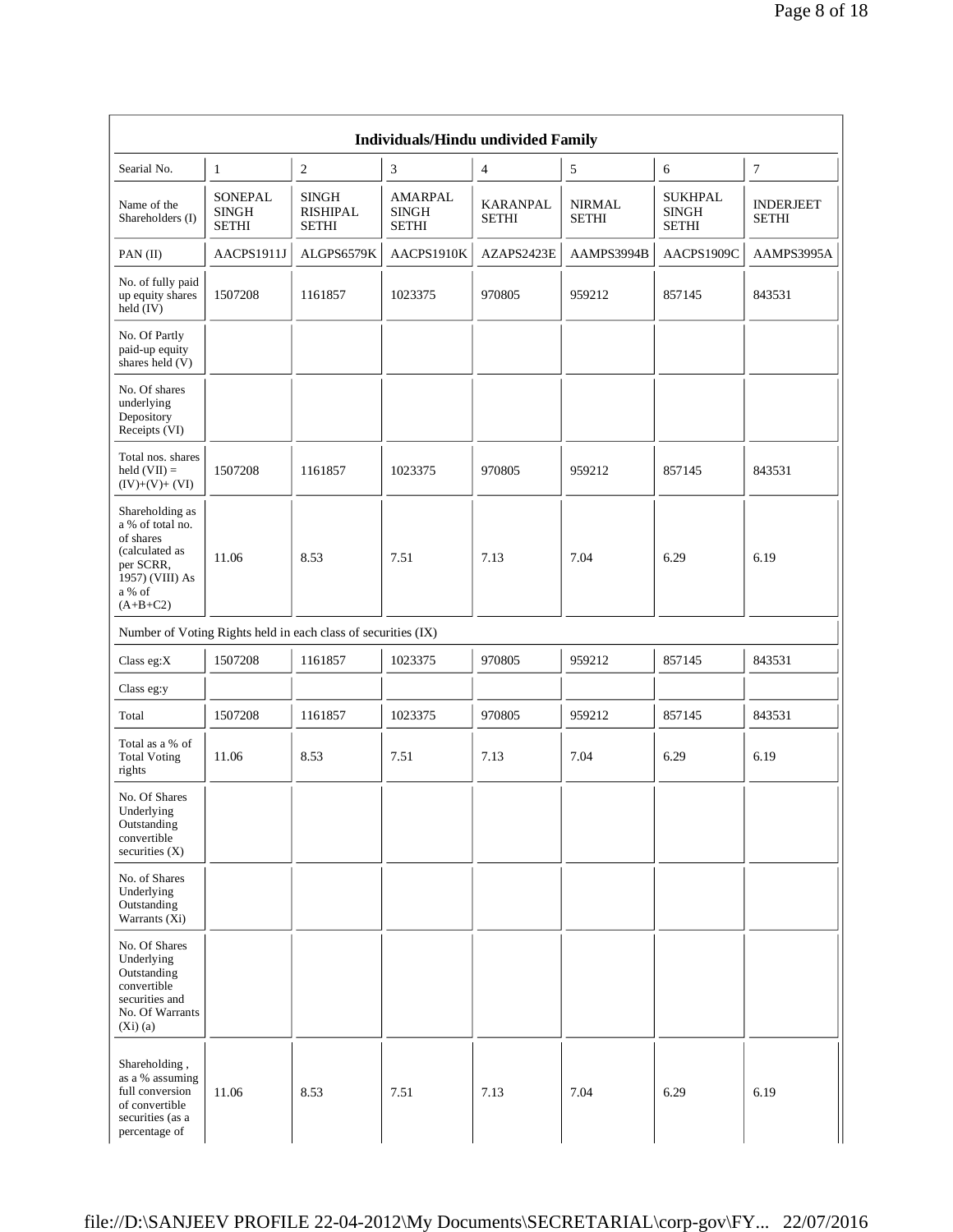| diluted share<br>capital) $(XI)=$<br>$(VII)+(Xi)(a) As$<br>a % of<br>$(A+B+C2)$ |         |         |         |        |        |        |        |
|---------------------------------------------------------------------------------|---------|---------|---------|--------|--------|--------|--------|
| Number of Locked in shares (XII)                                                |         |         |         |        |        |        |        |
| No. $(a)$                                                                       |         |         |         |        |        |        |        |
| As a % of total<br>Shares held (b)                                              |         |         |         |        |        |        |        |
| Number of Shares pledged or otherwise encumbered (XIII)                         |         |         |         |        |        |        |        |
| No. $(a)$                                                                       |         |         |         |        |        |        |        |
| As a % of total<br>Shares held (b)                                              |         |         |         |        |        |        |        |
| Number of<br>equity shares<br>held in<br>dematerialized<br>form $(XIV)$         | 1507208 | 1161857 | 1023375 | 970805 | 959212 | 857145 | 843531 |
| Reason for not providing PAN                                                    |         |         |         |        |        |        |        |
| Reason for not<br>providing PAN                                                 |         |         |         |        |        |        |        |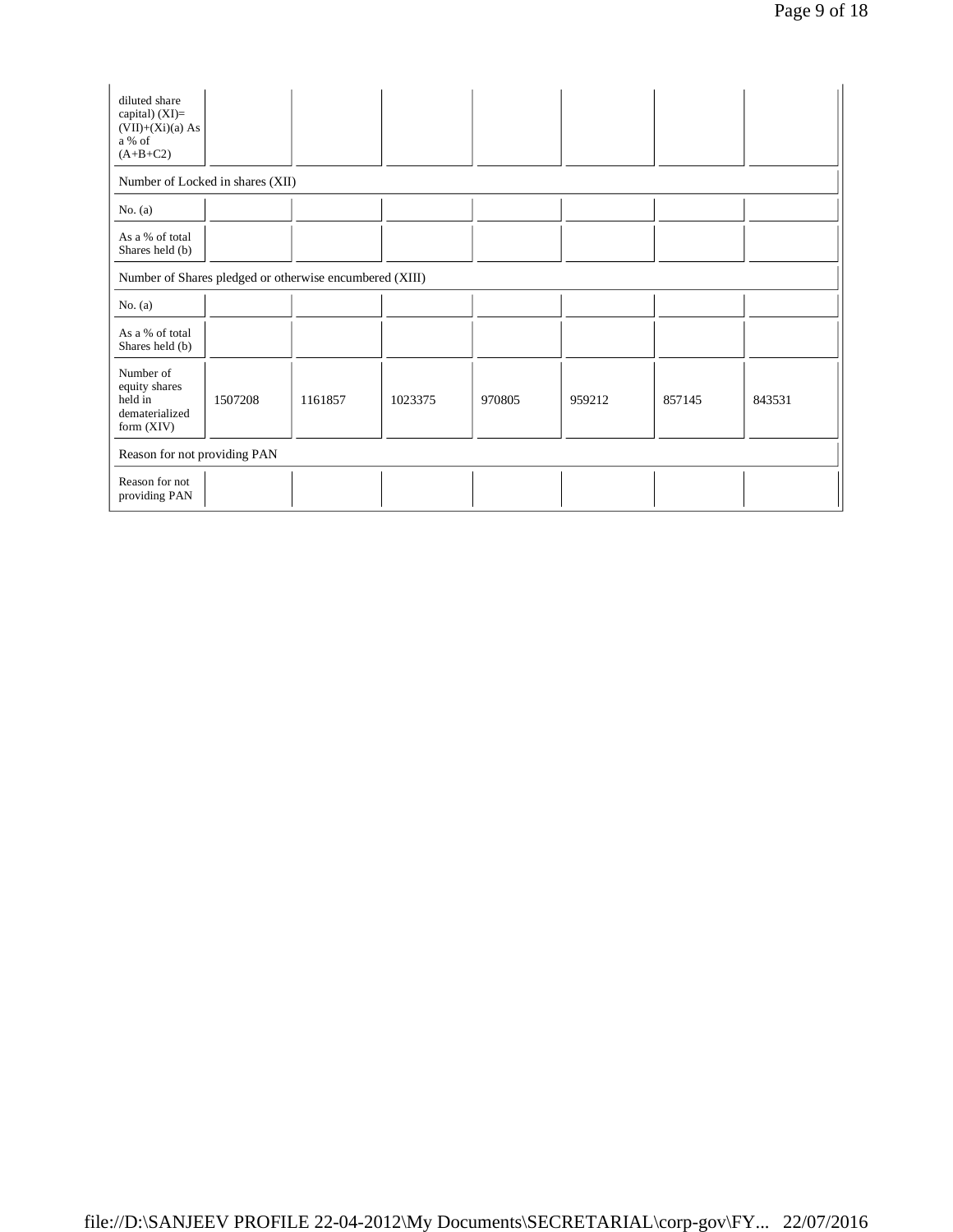|                                                                                                                                                                                           |                                                               | Individuals/Hindu undivided Family |                   |                       |
|-------------------------------------------------------------------------------------------------------------------------------------------------------------------------------------------|---------------------------------------------------------------|------------------------------------|-------------------|-----------------------|
| Searial No.                                                                                                                                                                               | 8                                                             | 9                                  | 10                |                       |
| Name of the<br>Shareholders (I)                                                                                                                                                           | <b>DAVINDER SETHI</b>                                         | KAMALPREET SETHI                   | <b>SABA SETHI</b> | Click here to go back |
| PAN(II)                                                                                                                                                                                   | AAMPS3992H                                                    | AAMPS3993G                         | AZAPS2424D        | Total                 |
| No. of fully paid<br>up equity shares<br>held $(IV)$                                                                                                                                      | 656857                                                        | 222700                             | 93800             | 8296490               |
| No. Of Partly paid-<br>up equity shares<br>$\text{held}(V)$                                                                                                                               |                                                               |                                    |                   |                       |
| No. Of shares<br>underlying<br>Depository<br>Receipts (VI)                                                                                                                                |                                                               |                                    |                   |                       |
| Total nos. shares<br>held $(VII) = (IV) +$<br>$(V)+(VI)$                                                                                                                                  | 656857                                                        | 222700                             | 93800             | 8296490               |
| Shareholding as a<br>% of total no. of<br>shares (calculated<br>as per SCRR,<br>1957) (VIII) As a<br>% of $(A+B+C2)$                                                                      | 4.82                                                          | 1.63                               | 0.69              | 60.89                 |
|                                                                                                                                                                                           | Number of Voting Rights held in each class of securities (IX) |                                    |                   |                       |
| Class eg: $X$                                                                                                                                                                             | 656857                                                        | 222700                             | 93800             | 8296490               |
| Class eg:y                                                                                                                                                                                |                                                               |                                    |                   |                       |
| Total                                                                                                                                                                                     | 656857                                                        | 222700                             | 93800             | 8296490               |
| Total as a % of<br><b>Total Voting rights</b>                                                                                                                                             | 4.82                                                          | 1.63                               | 0.69              | 60.89                 |
| No. Of Shares<br>Underlying<br>Outstanding<br>convertible<br>securities $(X)$                                                                                                             |                                                               |                                    |                   |                       |
| No. of Shares<br>Underlying<br>Outstanding<br>Warrants (Xi)                                                                                                                               |                                                               |                                    |                   |                       |
| No. Of Shares<br>Underlying<br>Outstanding<br>convertible<br>securities and No.<br>Of Warrants $(X_i)$<br>(a)                                                                             |                                                               |                                    |                   |                       |
| Shareholding, as a<br>% assuming full<br>conversion of<br>convertible<br>securities (as a<br>percentage of<br>diluted share<br>capital) (XI)= (VII)<br>$+(Xi)(a)$ As a % of<br>$(A+B+C2)$ | 4.82                                                          | 1.63                               | 0.69              | 60.89                 |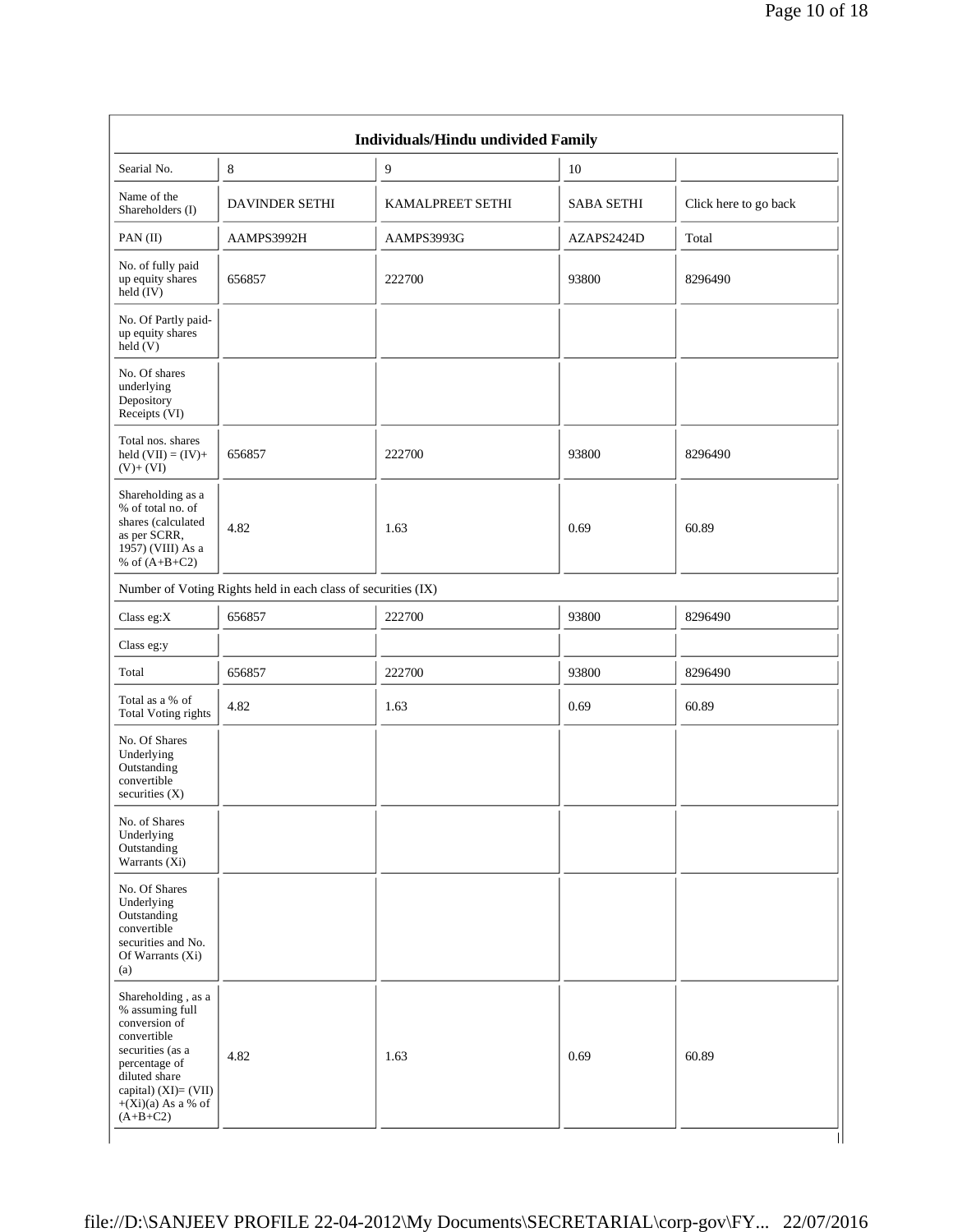| Number of Locked in shares (XII)                                     |                                                         |       |       |         |
|----------------------------------------------------------------------|---------------------------------------------------------|-------|-------|---------|
| No. $(a)$                                                            |                                                         |       |       |         |
| As a % of total<br>Shares held (b)                                   |                                                         |       |       |         |
|                                                                      | Number of Shares pledged or otherwise encumbered (XIII) |       |       |         |
| No. $(a)$                                                            |                                                         |       |       |         |
| As a % of total<br>Shares held (b)                                   |                                                         |       |       |         |
| Number of equity<br>shares held in<br>dematerialized<br>form $(XIV)$ | 656857                                                  | 22270 | 93800 | 8096060 |
| Reason for not providing PAN                                         |                                                         |       |       |         |
| Reason for not<br>providing PAN                                      |                                                         |       |       |         |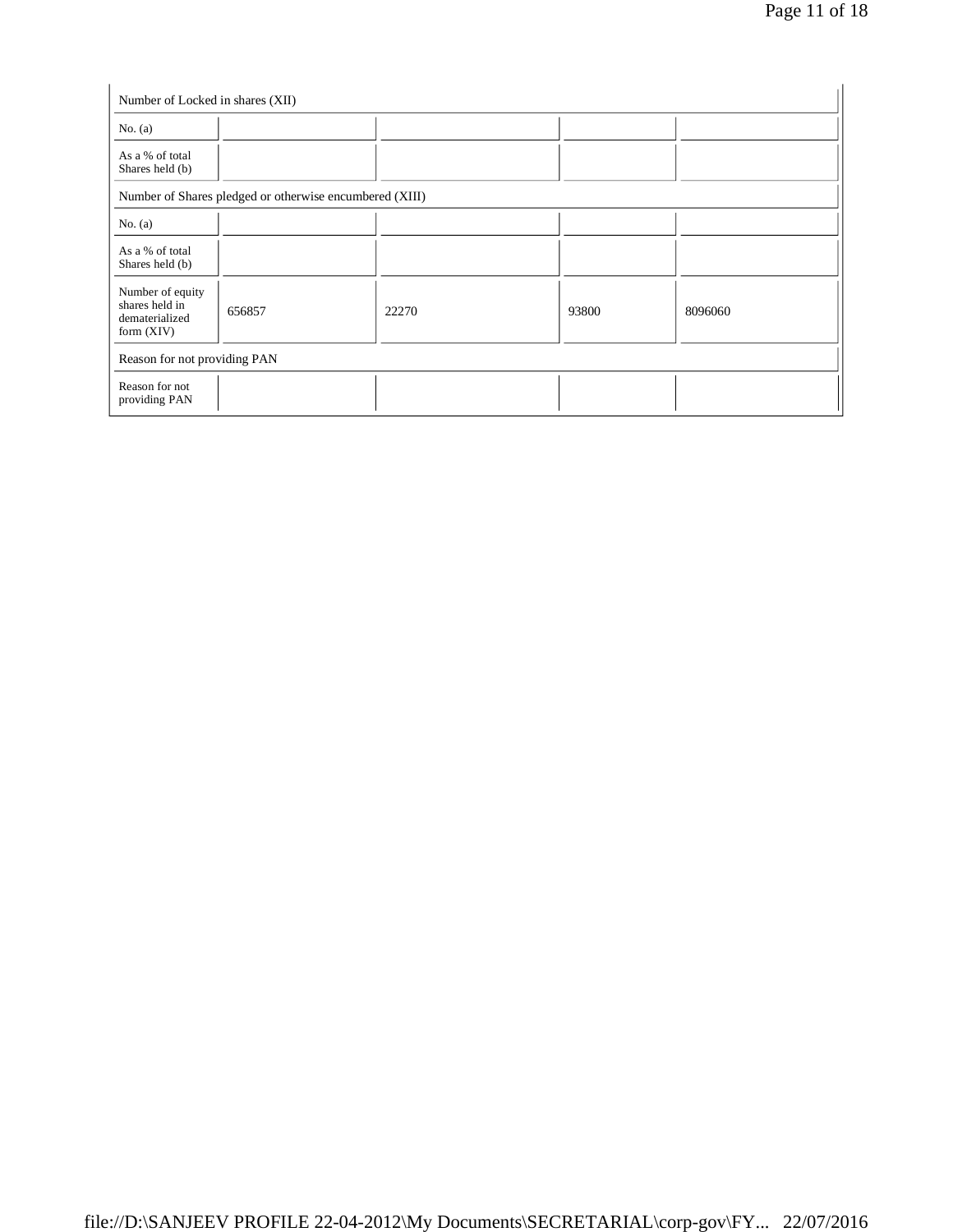| Searial No.                                                                                                                                                                           | $\mathbf{1}$                                                  |                       |
|---------------------------------------------------------------------------------------------------------------------------------------------------------------------------------------|---------------------------------------------------------------|-----------------------|
| Name of the<br>Shareholders (I)                                                                                                                                                       | SHASHANK S KHADE                                              | Click here to go back |
| PAN(II)                                                                                                                                                                               | ADUPK3999B                                                    | Total                 |
| No. of fully paid<br>up equity shares<br>held (IV)                                                                                                                                    | 162857                                                        | 162857                |
| No. Of Partly paid-<br>up equity shares<br>held(V)                                                                                                                                    |                                                               |                       |
| No. Of shares<br>underlying<br>Depository<br>Receipts (VI)                                                                                                                            |                                                               |                       |
| Total nos. shares<br>held $(VII) = (IV) +$<br>$(V)+(VI)$                                                                                                                              | 162857                                                        | 162857                |
| Shareholding as a<br>% of total no. of<br>shares (calculated<br>as per SCRR,<br>1957) (VIII) As a<br>% of $(A+B+C2)$                                                                  | 1.2                                                           | 1.2                   |
|                                                                                                                                                                                       | Number of Voting Rights held in each class of securities (IX) |                       |
| Class eg: X                                                                                                                                                                           | 162857                                                        | 162857                |
| Class eg:y                                                                                                                                                                            |                                                               |                       |
| Total                                                                                                                                                                                 | 162857                                                        | 162857                |
| Total as a % of<br>Total Voting rights                                                                                                                                                | 1.2                                                           | 1.2                   |
| No. Of Shares<br>Underlying<br>Outstanding<br>convertible<br>securities $(X)$                                                                                                         |                                                               |                       |
| No. of Shares<br>Underlying<br>Outstanding<br>Warrants (Xi)                                                                                                                           |                                                               |                       |
| No. Of Shares<br>Underlying<br>Outstanding<br>convertible<br>securities and No.<br>Of Warrants (Xi)<br>(a)                                                                            |                                                               |                       |
| Shareholding, as a<br>% assuming full<br>conversion of<br>convertible<br>securities (as a<br>percentage of<br>diluted share<br>capital) (XI)= (VII)<br>$+(X)$ As a % of<br>$(A+B+C2)$ | 1.2                                                           | 1.2                   |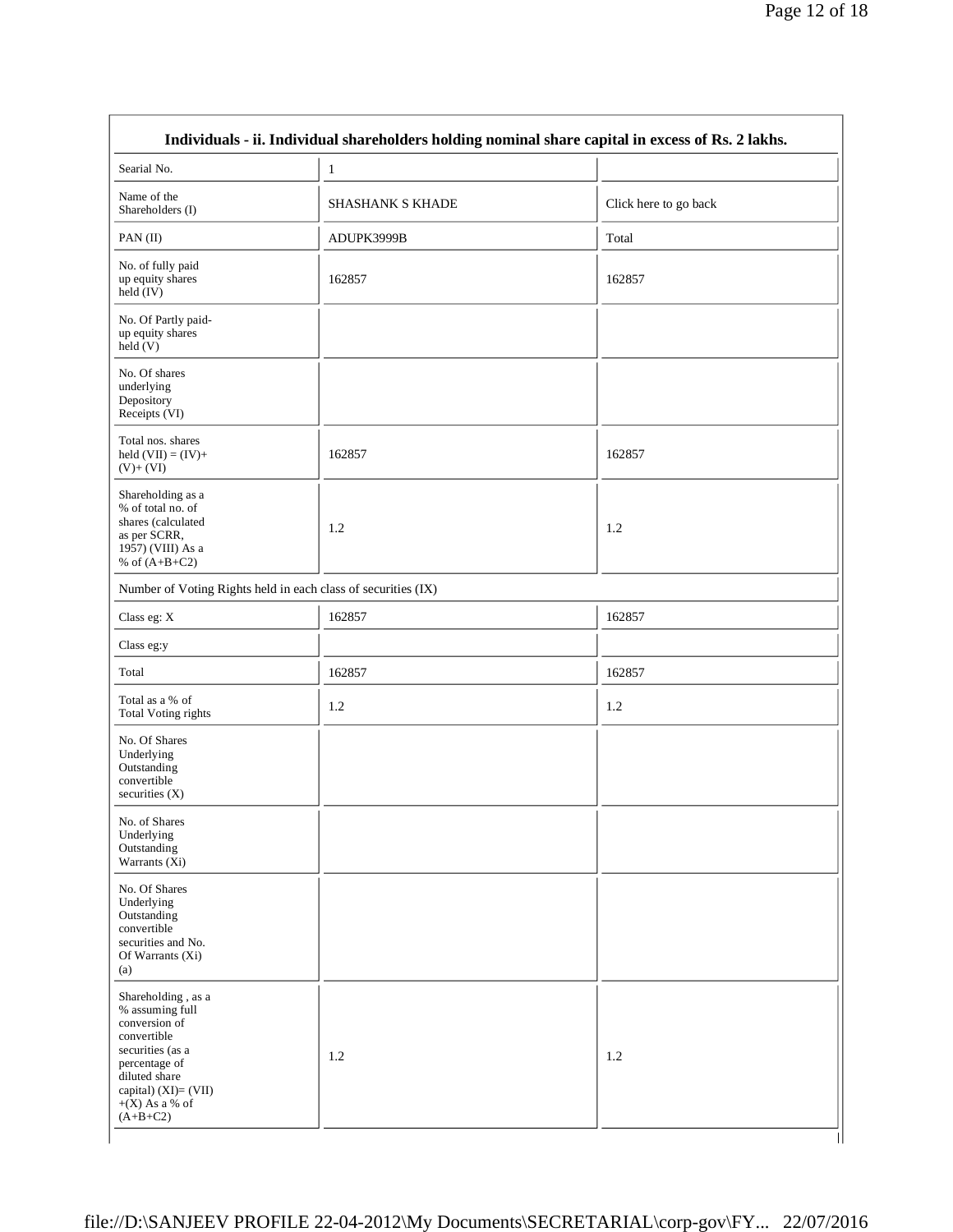| Number of Locked in shares (XII)                                     |        |        |
|----------------------------------------------------------------------|--------|--------|
| No. $(a)$                                                            |        |        |
| As a % of total<br>Shares held (b)                                   |        |        |
| Number of equity<br>shares held in<br>dematerialized<br>form $(XIV)$ | 162857 | 162857 |
| Reason for not providing PAN                                         |        |        |
| Reason for not<br>providing PAN                                      |        |        |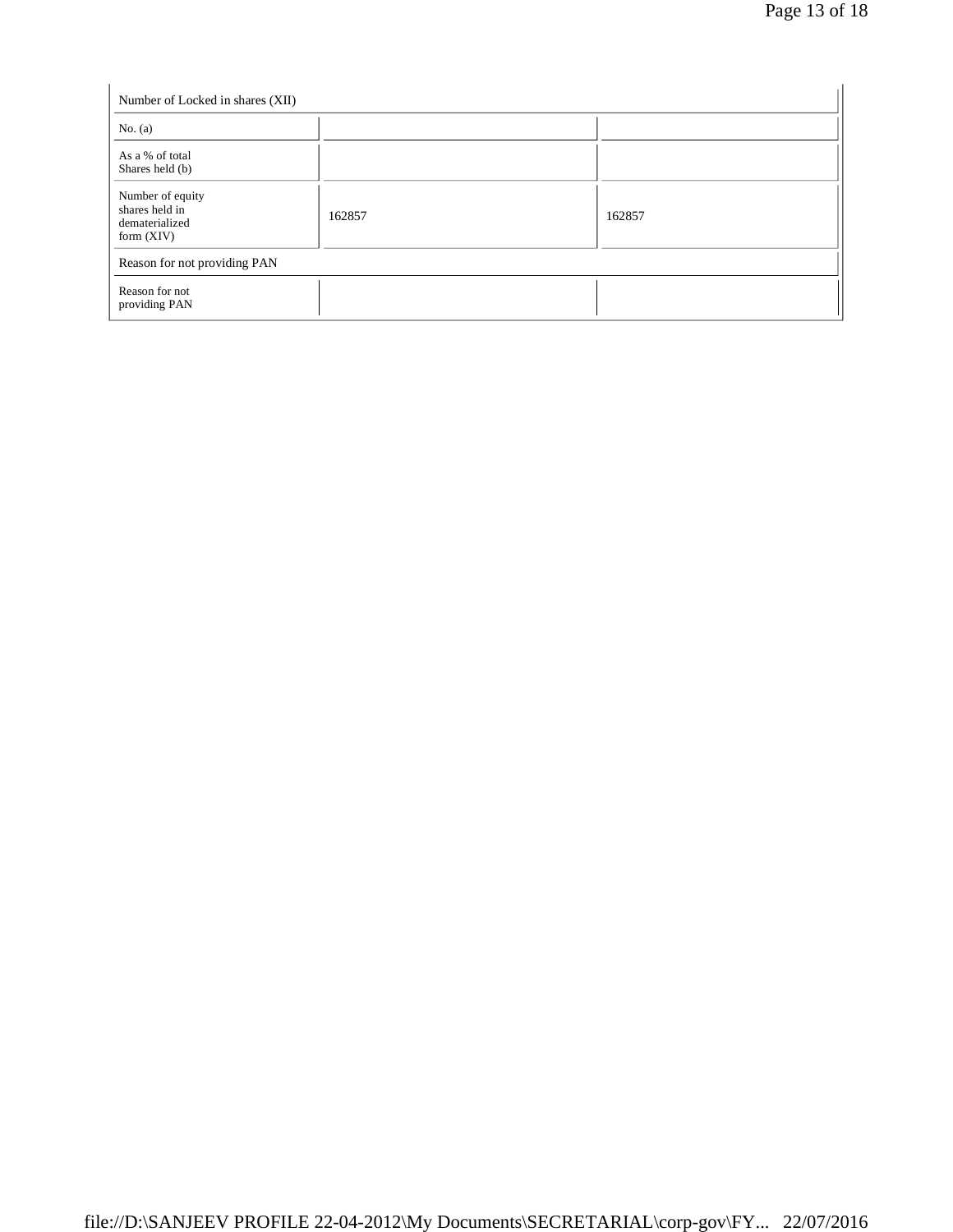| Any Other (specify)                                                                                                  |              |                                         |                                        |                                              |                                 |                     |                  |
|----------------------------------------------------------------------------------------------------------------------|--------------|-----------------------------------------|----------------------------------------|----------------------------------------------|---------------------------------|---------------------|------------------|
| Searial No.                                                                                                          | $\mathbf{1}$ | $\sqrt{2}$                              | 3                                      | $\overline{4}$                               | 5                               | 6                   | $\boldsymbol{7}$ |
| Category                                                                                                             | <b>HUF</b>   | Foreign<br>Individuals or<br><b>NRI</b> | Director or<br>Director's<br>Relatives | Director or Director's<br>Relatives          | Overseas<br>corporate<br>bodies | Clearing<br>Members | Market<br>Maker  |
| Category / More<br>than 1 percentage                                                                                 | Category     | Category                                | Category                               | More than 1<br>percentage of<br>shareholding | Category                        | Category            | Category         |
| Name of the<br>Shareholders (I)                                                                                      |              |                                         |                                        | SHIRLEY PAUL                                 |                                 |                     |                  |
| PAN(II)                                                                                                              |              |                                         |                                        | AFBPP6067L                                   |                                 |                     |                  |
| No. of the<br>Shareholders (I)                                                                                       | 186          | 32                                      | $\overline{c}$                         | $\mathbf{1}$                                 | 1                               | 38                  | 3                |
| No. of fully paid<br>up equity shares<br>held (IV)                                                                   | 199405       | 51702                                   | 181521                                 | 158696                                       | 2600                            | 37182               | 478              |
| No. Of Partly paid-<br>up equity shares<br>held (V)                                                                  |              |                                         |                                        |                                              |                                 |                     |                  |
| No. Of shares<br>underlying<br>Depository<br>Receipts (VI)                                                           |              |                                         |                                        |                                              |                                 |                     |                  |
| Total nos. shares<br>held $(VII) = (IV) +$<br>$(V)+(VI)$                                                             | 199405       | 51702                                   | 181521                                 | 158696                                       | 2600                            | 37182               | 478              |
| Shareholding as a<br>% of total no. of<br>shares (calculated<br>as per SCRR,<br>1957) (VIII) As a<br>% of $(A+B+C2)$ | 1.46         | 0.38                                    | 1.33                                   | 1.16                                         | 0.02                            | 0.27                | $\theta$         |
| Number of Voting Rights held in each class of securities (IX)                                                        |              |                                         |                                        |                                              |                                 |                     |                  |
| Class eg: X                                                                                                          | 199405       | 51702                                   | 181521                                 | 158696                                       | 2600                            | 37182               | 478              |
| Class eg:y                                                                                                           |              |                                         |                                        |                                              |                                 |                     |                  |
| Total                                                                                                                | 199405       | 51702                                   | 181521                                 | 158696                                       | 2600                            | 37182               | 478              |
| Total as a % of<br><b>Total Voting rights</b>                                                                        | 1.46         | 0.38                                    | 1.33                                   | 1.16                                         | 0.02                            | 0.27                | $\boldsymbol{0}$ |
| No. Of Shares<br>Underlying<br>Outstanding<br>convertible<br>securities (X)                                          |              |                                         |                                        |                                              |                                 |                     |                  |
| No. of Shares<br>Underlying<br>Outstanding<br>Warrants (Xi)                                                          |              |                                         |                                        |                                              |                                 |                     |                  |
| No. Of Shares<br>Underlying<br>Outstanding<br>convertible<br>securities and No.<br>Of Warrants (Xi)<br>(a)           |              |                                         |                                        |                                              |                                 |                     |                  |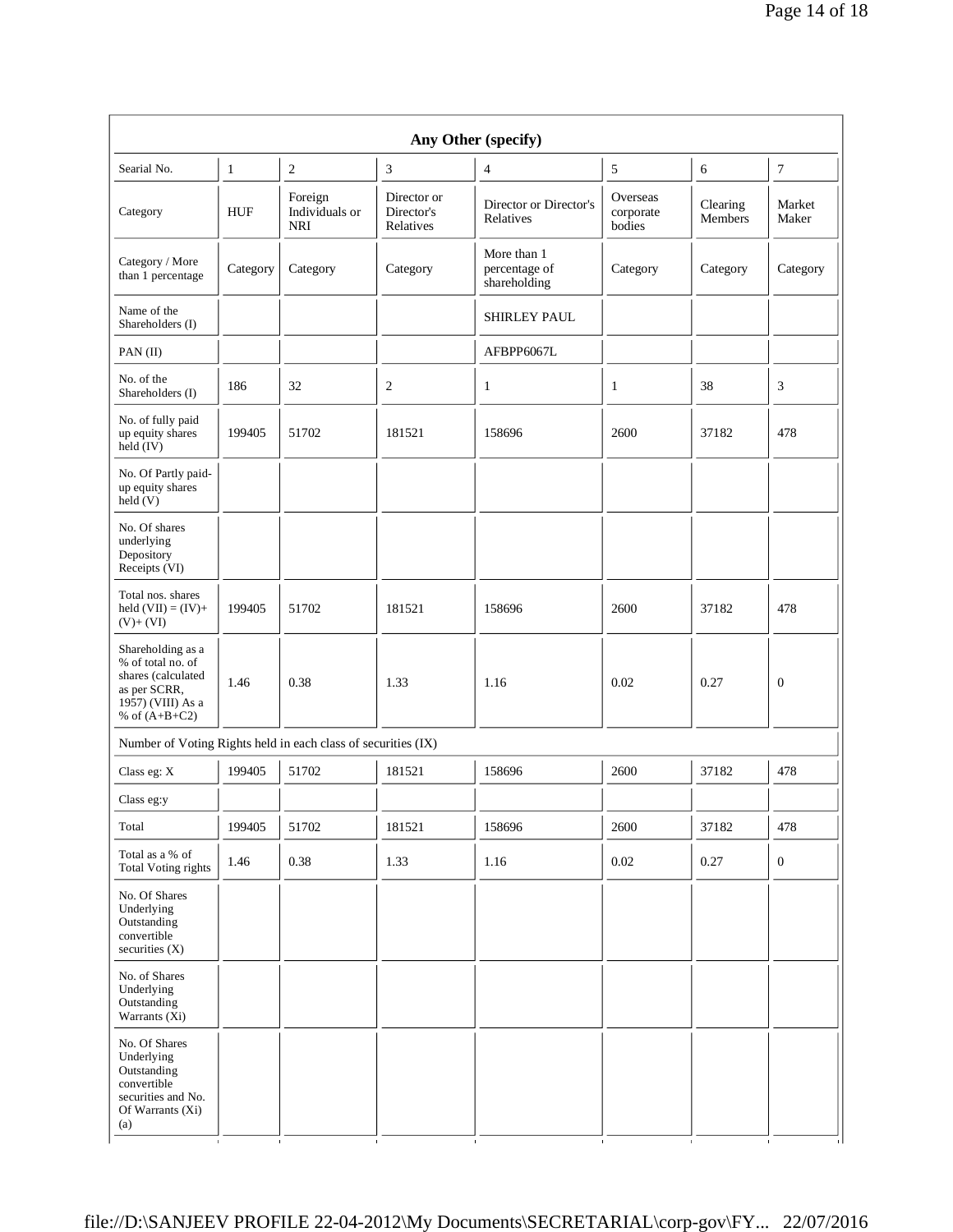| Shareholding, as a<br>% assuming full<br>conversion of<br>convertible<br>securities (as a<br>percentage of<br>diluted share<br>capital) $(XI)=(VII)$<br>$+(X)$ As a % of<br>$(A+B+C2)$ | 1.46   | 0.38  | 1.33   | 1.16  | 0.02         | 0.27  | $\overline{0}$ |
|----------------------------------------------------------------------------------------------------------------------------------------------------------------------------------------|--------|-------|--------|-------|--------------|-------|----------------|
| Number of Locked in shares (XII)                                                                                                                                                       |        |       |        |       |              |       |                |
| No. $(a)$                                                                                                                                                                              |        |       |        |       |              |       |                |
| As a % of total<br>Shares held (b)                                                                                                                                                     |        |       |        |       |              |       |                |
| Number of equity<br>shares held in<br>dematerialized<br>form $(XIV)$                                                                                                                   | 199405 | 51702 | 158621 | 22825 | $\mathbf{0}$ | 37182 | 478            |
| Reason for not providing PAN                                                                                                                                                           |        |       |        |       |              |       |                |
| Reason for not<br>providing PAN                                                                                                                                                        |        |       |        |       |              |       |                |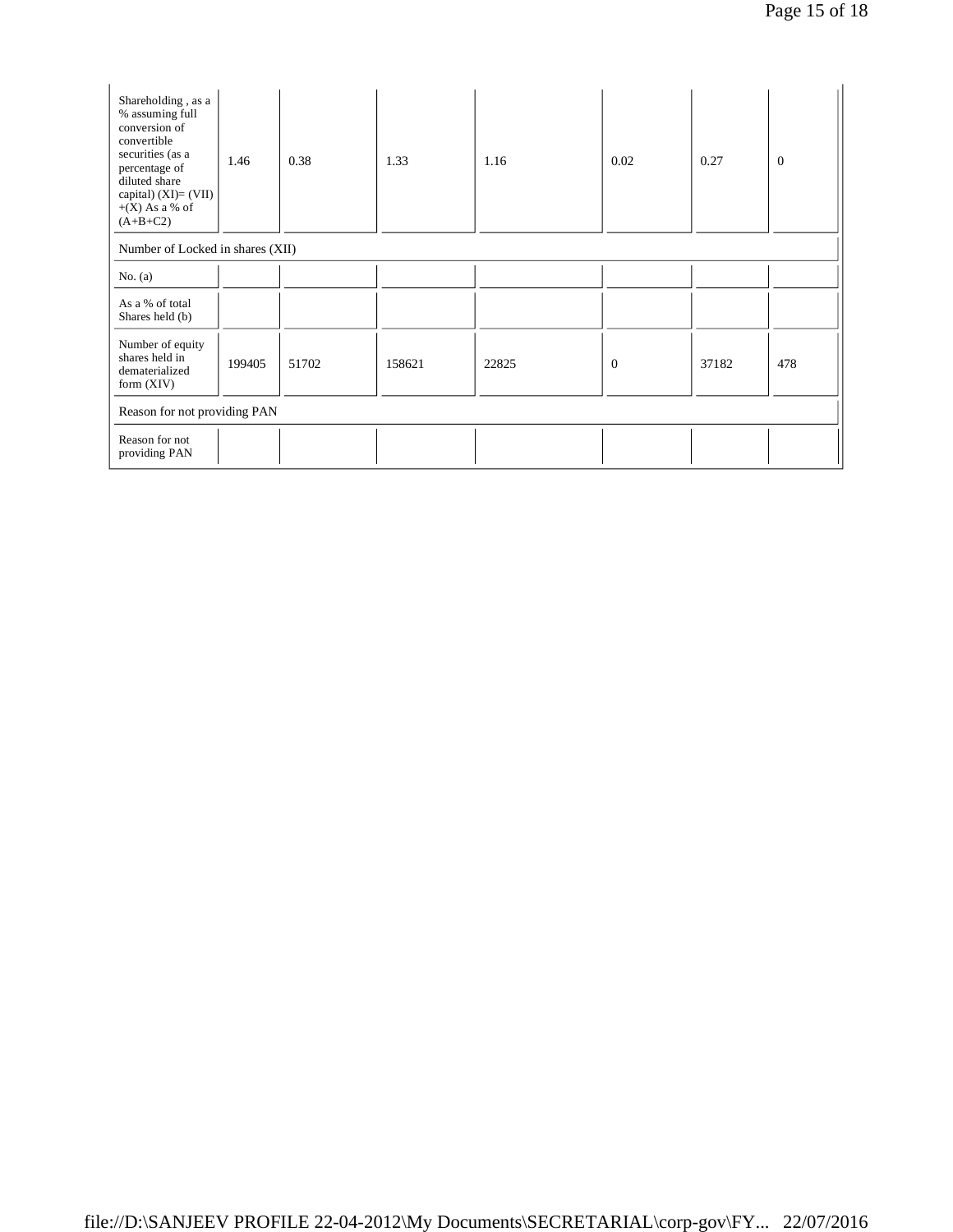| Any Other (specify)                                                                                                  |                            |                                                               |                                                            |                          |  |  |  |
|----------------------------------------------------------------------------------------------------------------------|----------------------------|---------------------------------------------------------------|------------------------------------------------------------|--------------------------|--|--|--|
| Searial No.                                                                                                          | 8                          | 9                                                             | 10                                                         |                          |  |  |  |
| Category                                                                                                             | <b>Bodies</b><br>Corporate | <b>Bodies Corporate</b>                                       | <b>Bodies Corporate</b>                                    |                          |  |  |  |
| Category / More<br>than 1 percentage                                                                                 | Category                   | More than 1 percentage of<br>shareholding                     | More than 1 percentage of<br>shareholding                  |                          |  |  |  |
| Name of the<br>Shareholders (I)                                                                                      |                            | <b>RAJYOG SHARE AND STOCK</b><br><b>BROKERS LIMITED</b>       | <b>ARCADIA SHARE &amp; STOCK</b><br><b>BROKERS PVT LTD</b> | Click here to go<br>back |  |  |  |
| PAN(II)                                                                                                              |                            | AABCP1439N                                                    | AAACA4562G                                                 | Total                    |  |  |  |
| No. of the<br>Shareholders (I)                                                                                       | 139                        | 1                                                             | 1                                                          | 401                      |  |  |  |
| No. of fully paid<br>up equity shares<br>held $(IV)$                                                                 | 796398                     | 282919                                                        | 273397                                                     | 1269286                  |  |  |  |
| No. Of Partly paid-<br>up equity shares<br>held(V)                                                                   |                            |                                                               |                                                            |                          |  |  |  |
| No. Of shares<br>underlying<br>Depository<br>Receipts (VI)                                                           |                            |                                                               |                                                            |                          |  |  |  |
| Total nos. shares<br>held $(VII) = (IV) +$<br>$(V)+(VI)$                                                             | 796398                     | 282919                                                        | 273397                                                     | 1269286                  |  |  |  |
| Shareholding as a<br>% of total no. of<br>shares (calculated<br>as per SCRR,<br>1957) (VIII) As a<br>% of $(A+B+C2)$ | 5.85                       | 2.08                                                          | 2.01                                                       | 9.31                     |  |  |  |
|                                                                                                                      |                            | Number of Voting Rights held in each class of securities (IX) |                                                            |                          |  |  |  |
| Class eg: X                                                                                                          | 796398                     | 282919                                                        | 273397                                                     | 1269286                  |  |  |  |
| Class eg:y                                                                                                           |                            |                                                               |                                                            |                          |  |  |  |
| Total                                                                                                                | 796398                     | 282919                                                        | 273397                                                     | 1269286                  |  |  |  |
| Total as a % of<br><b>Total Voting rights</b>                                                                        | 5.85                       | 2.08                                                          | 2.01                                                       | 9.31                     |  |  |  |
| No. Of Shares<br>Underlying<br>Outstanding<br>convertible<br>securities (X)                                          |                            |                                                               |                                                            |                          |  |  |  |
| No. of Shares<br>Underlying<br>Outstanding<br>Warrants (Xi)                                                          |                            |                                                               |                                                            |                          |  |  |  |
| No. Of Shares<br>Underlying<br>Outstanding<br>convertible<br>securities and No.<br>Of Warrants (Xi)<br>(a)           |                            |                                                               |                                                            |                          |  |  |  |
| Shareholding, as a                                                                                                   |                            |                                                               |                                                            |                          |  |  |  |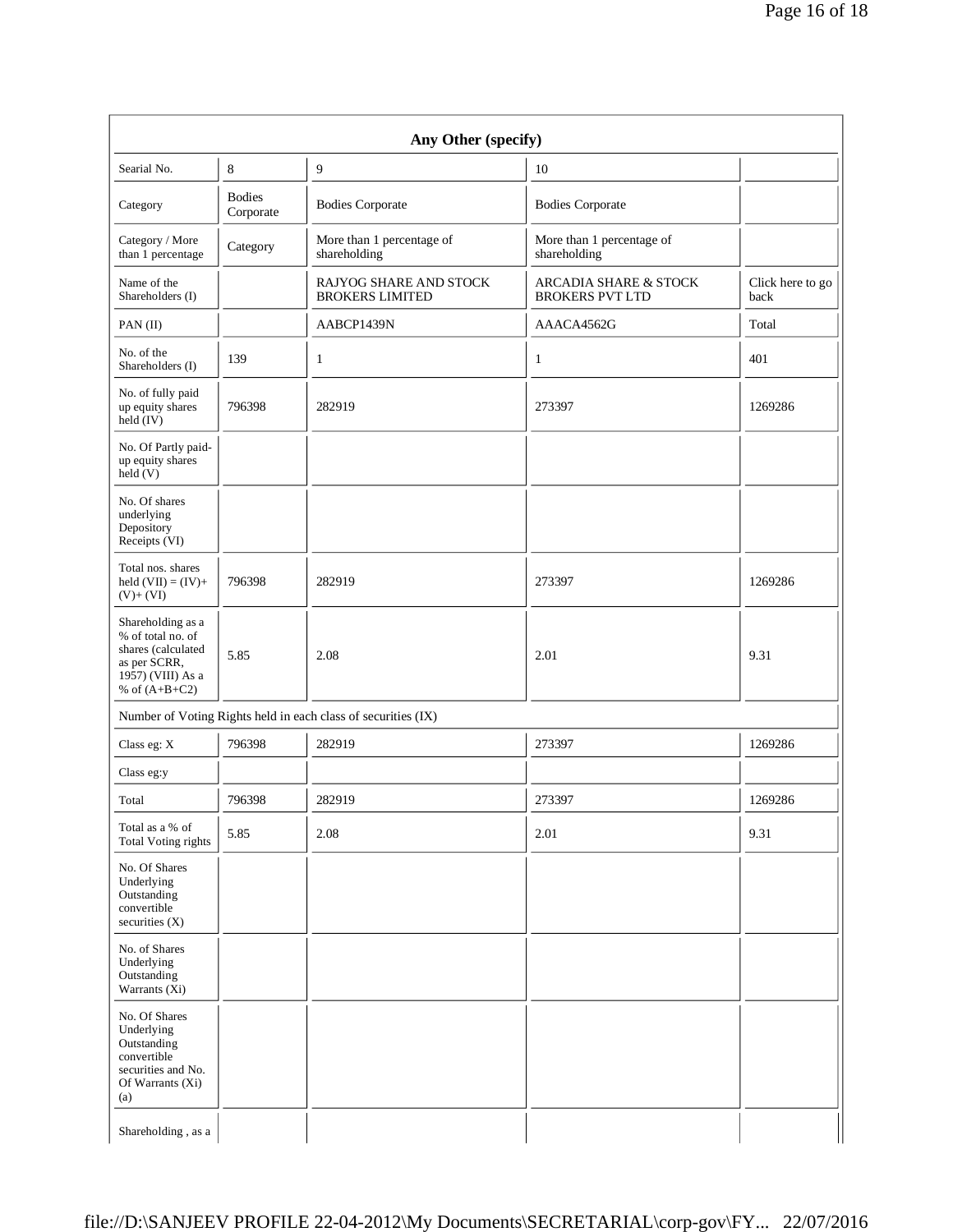| % assuming full<br>conversion of<br>convertible<br>securities (as a<br>percentage of<br>diluted share<br>capital) (XI)= (VII)<br>$+(X)$ As a % of<br>$(A+B+C2)$ | 5.85   | 2.08   | 2.01   | 9.31    |  |
|-----------------------------------------------------------------------------------------------------------------------------------------------------------------|--------|--------|--------|---------|--|
| Number of Locked in shares (XII)                                                                                                                                |        |        |        |         |  |
| No. $(a)$                                                                                                                                                       |        |        |        |         |  |
| As a % of total<br>Shares held (b)                                                                                                                              |        |        |        |         |  |
| Number of equity<br>shares held in<br>dematerialized<br>form $(XIV)$                                                                                            | 779298 | 282919 | 273397 | 1226686 |  |
| Reason for not providing PAN                                                                                                                                    |        |        |        |         |  |
| Reason for not<br>providing PAN                                                                                                                                 |        |        |        |         |  |